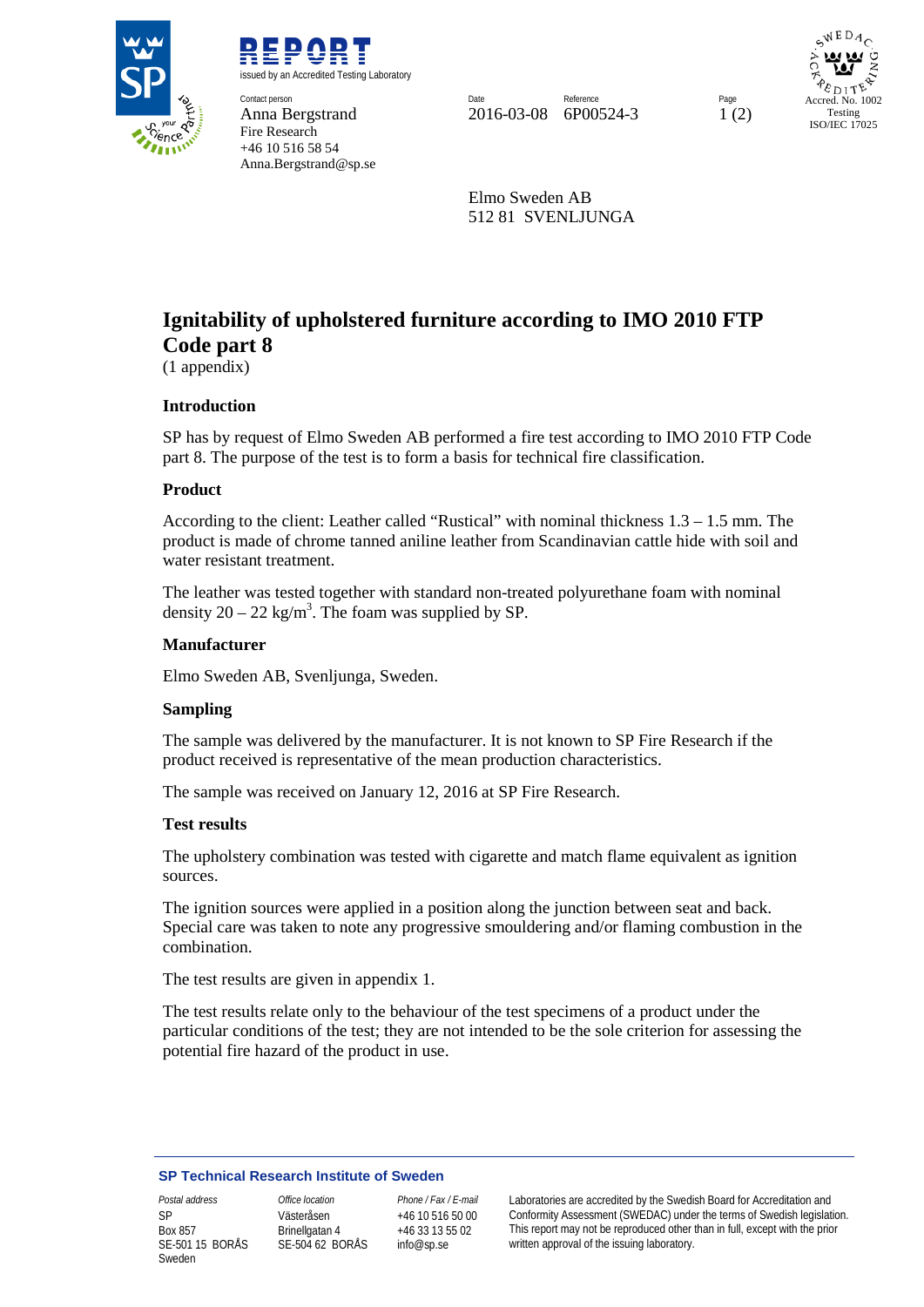

# **Criteria**

Section 3 in IMO 2010 FTP Code part 8, describing "Performance criteria" with regards to "Progressive smouldering" and "Flaming ignition".

## **Assessment**

The tested upholstered furniture combination meets the technical fire requirements according to IMO 2010 FTP Code part 8.

# **Deviation from standard**

The test was performed on a test rig according to EN 1021-1:2006. This test rig is identical to the test rig in IMO 2010 FTP Code part 8 except for an extra plate at the end of the outer parts of the back and seat. This helps the filling from slipping and improves the repeatability of the test standard. This deviation was considered as having no influence on the test results (except for the better).

The gas used in the gas flame test was butane. The standard specifies the use of propane (95% purity). The two gas species are however deemed to be equivalent and this deviation is assessed not to have an impact on the test results.

# **SP Technical Research Institute of Sweden Fire Research - Fire Dynamics**

Signed by: Anna Bergstrand

Reason: I am the author of this document<br>Date & Time: 2016-03-08 11:16:10 +01:00

Performed by Examined by

Anna Bergstrand Per Thureson

Signed by: Per Thureson<br>Reason: I have reviewed this document<br>Date & Time: 2016-03-08 11:01:45 +01:00

# **Appendix**

1. Test results – IMO 2010 FTP Code part 8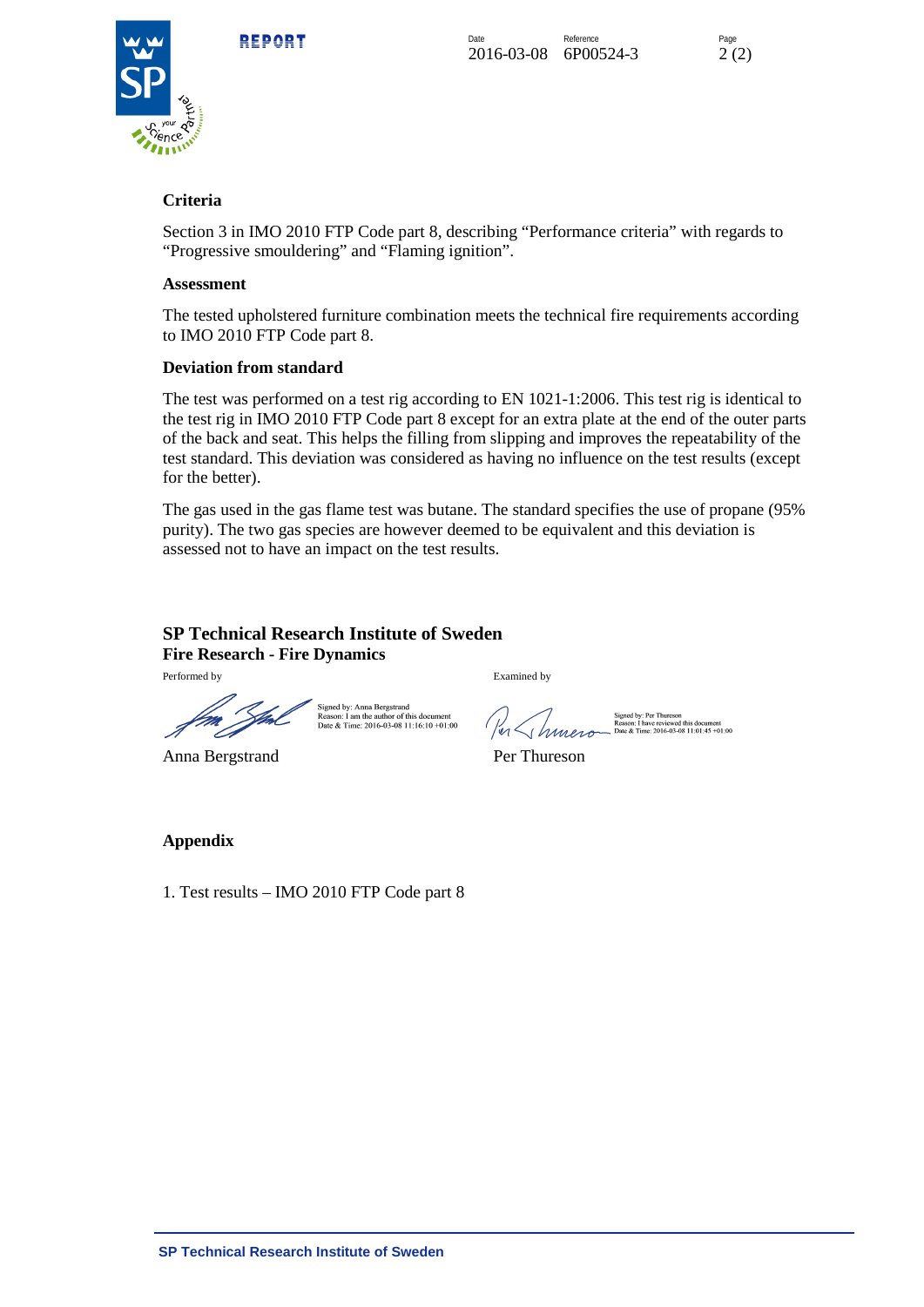

Appendix 1

# **Test results – IMO 2010 FTP Code part 8**

# **Product**

According to the client: Leather called "Rustical" with nominal thickness 1.3 – 1.5 mm. The product is made of chrome tanned aniline leather from Scandinavian cattle hide with soil and water resistant treatment. The product has a red colour.

The leather was tested together with standard non-treated polyurethane foam with nominal density  $20 - 22$  kg/m<sup>3</sup>. The foam was supplied by SP.

## **Test specimen**

The upholstered furniture had the dimensions 450 mm x 300 mm 75 mm and 450 mm x 150 mm 75 mm.

## **Observations, ignition source cigarette**

#### **Table 1. Observations during the cigarette tests.**

| Test no.                         | 1         | 2         |
|----------------------------------|-----------|-----------|
| The cigarette was applied, min:s | 00:00     | 00:00     |
| Cover ignited, min:s             | _*        | _*        |
| Filling ignited, min:s           | _*        | _*        |
| The cigarette died out, min:s    | $06:04**$ | $05:01**$ |
| The test was finished, min:s     | 60:00     | 60:00     |

\* Ignition/Flaming ignition of the materials was not observed.

The cigarette died out before smouldering its whole length.

## **Observations after the fire test**

No progressive smouldering or flaming occurred within the 60 minute test time (non-ignition).

#### **Observations, ignition source small flame**

| Table 2. Observations during the match flame tests.                                                                                              |           |           |
|--------------------------------------------------------------------------------------------------------------------------------------------------|-----------|-----------|
|                                                                                                                                                  | Test no 1 | Test no 2 |
| The ignition source was applied in a position along the<br>junction between seat and back, min:s                                                 | 00:00     | 00:00     |
| Cover ignited, min:s                                                                                                                             | _*        | _*        |
| Filling ignited, min:s                                                                                                                           | _*        | _*        |
| The ignition source was removed, min:s                                                                                                           | 00:20     | 00:20     |
| After flame time, min:s                                                                                                                          | 60:00     | 60:00     |
| $\cdot$ . $\cdot$<br>$\cdot$ . $\cdot$<br>$\sim$<br>$\mathbf{a}$ $\mathbf{b}$<br>$\alpha$ and $\alpha$ and $\alpha$ and $\alpha$<br>$\mathbf{r}$ |           |           |

Ignition/Flaming ignition of the materials was not observed.